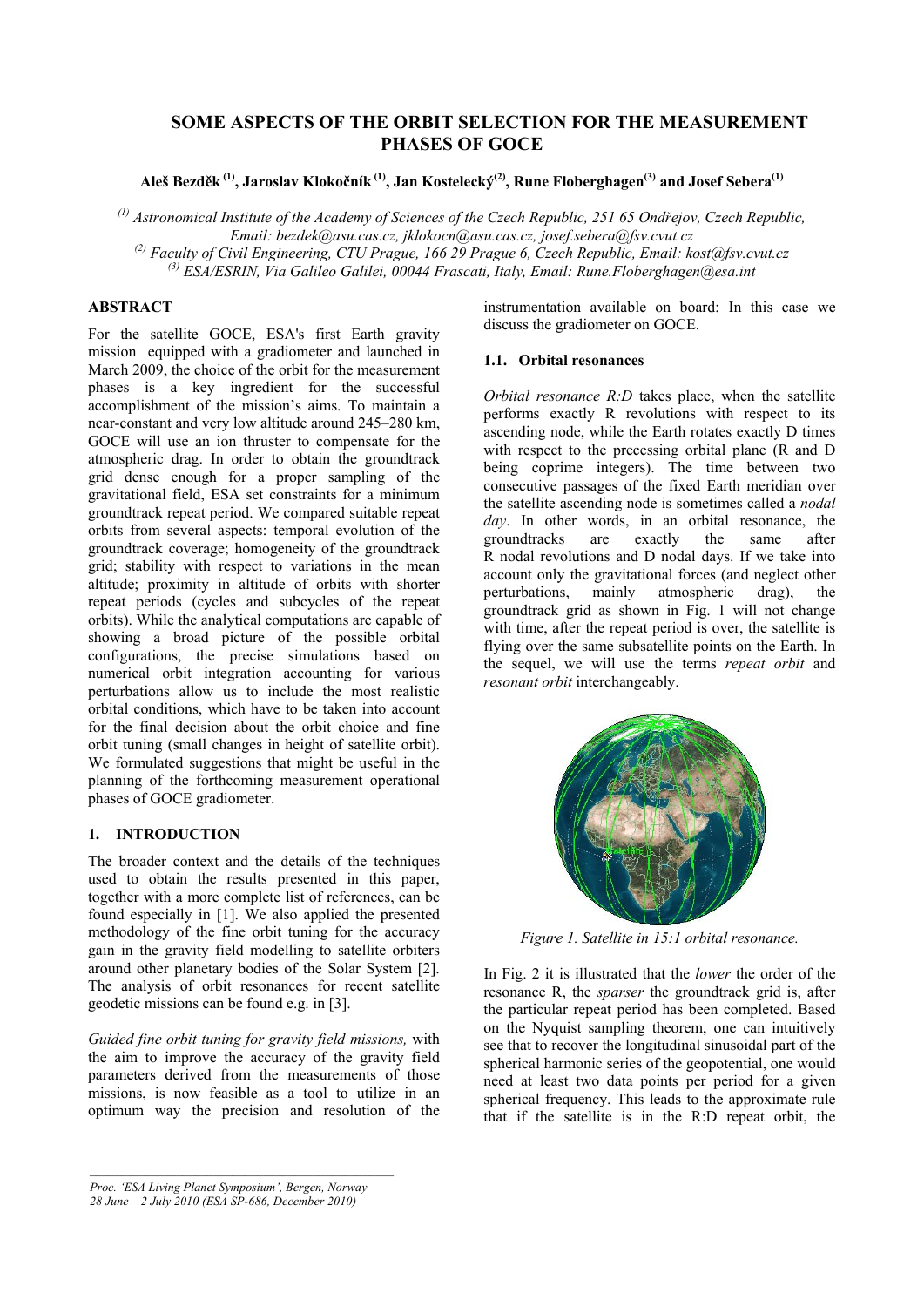maximum degree/order  $n_{max}$  of the Stokes parameters that might be fully recovered is given by (e.g. [4])

$$
n_{\max} \le R/2. \tag{1}
$$

Another question is resolvability with a lower quality which can be achieved till R, but not above it. This topic has been discussed in [4] and re-opened e.g. in [7].



*Figure 2. Example groundtrack grids of several low order resonances.* 

#### **1.2. Recent satellite gravity missions**

The international space geodesy community lives now a "golden age" with several satellite missions fully dedicated to the study of the Earth gravity field. This started with the launch of the German CHAMP satellite in 2000 (http://isdc.gfz-potsdam.de/), followed by two GRACE satellites operated by DLR/NASA in orbit since 2002 (http://www.csr.utexas.edu/grace/), now we are waiting for the first official results from GOCE , launched by ESA in 2009 (http://www.esa.int/ SPECIALS/GOCE/).

Fig. 3 shows passages of these satellites through the strong orbital resonances. In the present context, the most important is the passage of GRACE through the 61:4 resonance, which attracted attention to the influence of the geometry of orbit resonances on the uncertainty of the obtained geopotential harmonic parameters (in that case for the monthly gravity solutions).



*Figure 3. Passage through strong resonances of recent geodetic satellites. The altitude range, through which the particular satellite has already passed, is in green.* 

In Fig. 4 it is shown on the example of the NASA/GSFC monthly GRACE solutions (http://grace.sgt-inc.com/) that in August–September 2004 the precision of the obtained geopotential parameters is visibly worse (note the logarithmic scale of the y-axis) than before and after that. Why this happened was not clear at the beginning, but the explanation has quickly been discovered: the decrease in the accuracy is due to the passage of GRACE through the 61:4 resonance (see e.g. [4]). Indeed, in this case the grid of groundtracks is rather sparse (upper left graph in Fig. 2) and does not allow the gravity field solutions to be as precise for orders/degrees around 60 (or even 30 according to the R/2 rule).



*Figure 4. Error degree amplitude of monthly solutions from GRACE around the passage through the 61:4 resonance in August-September 2004.*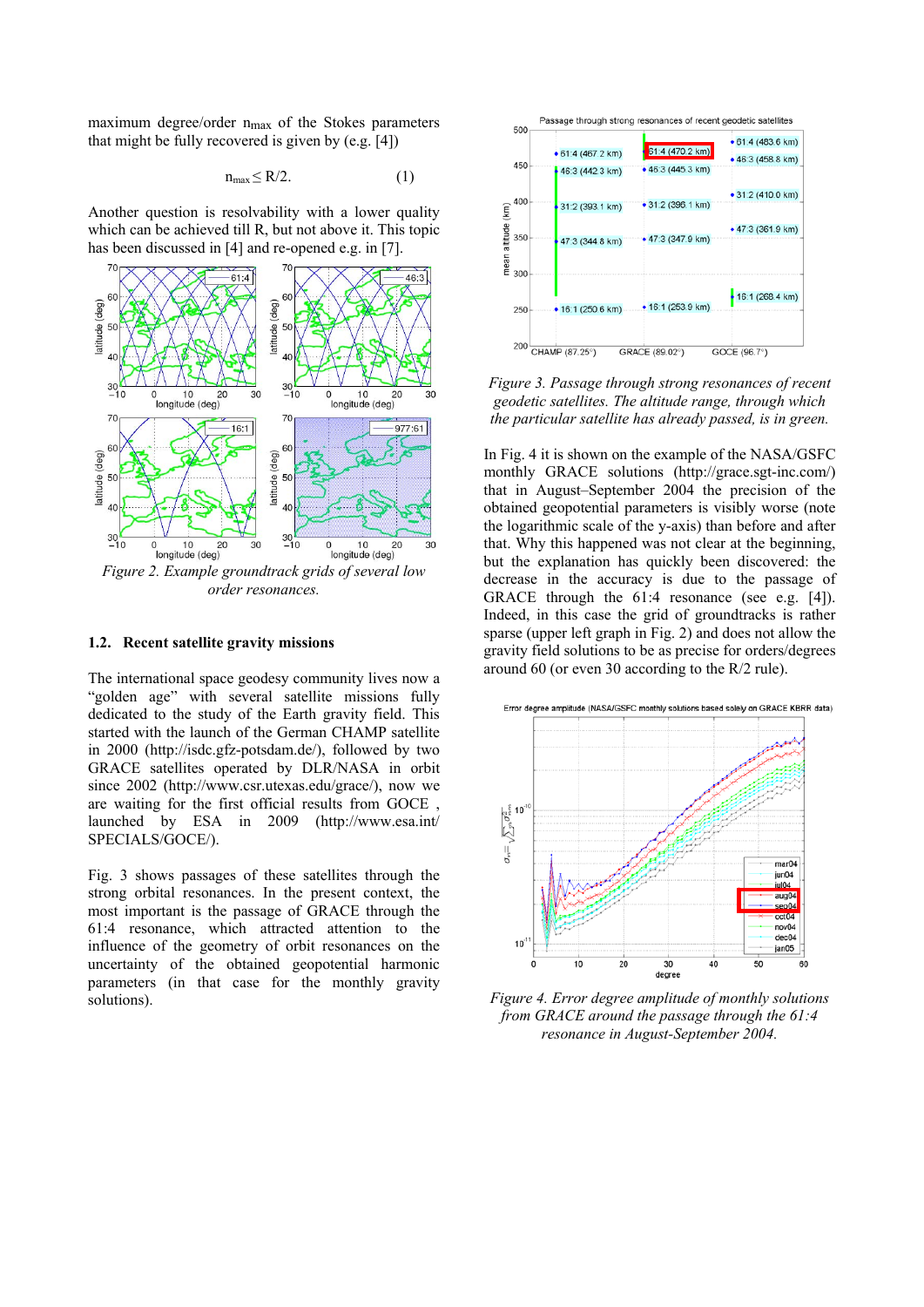### **2. GOCE AND ORBITAL RESONANCES**

"The primary GOCE scientific mission objective is to provide a global model of the Earth's gravity field and the geoid with high spatial resolution and accuracy. More specifically, after ground processing, the goals are to determine the Earth's gravity field and its anomalies with an accuracy better than 1 mGal, and the global geoid with an accuracy better than 1–2 cm. Both these goals should be achieved at a spatial resolution of 100 km (half-wavelength) or better, corresponding to a spherical harmonic expansion up to degree and order 200. " [5] This is the reason for the ESA's constraint of a minimum two-month repeat period. Due to the attenuation of the gravitational field with altitude, the GOCE height should be as low as possible depending on the performance of the onboard ion thruster, which acts against the atmospheric drag (mostly along-track) and maintains the constant altitude during the MOPs.

In Fig. 3 it is shown for GOCE that from its initial altitude of 280 km on its descent to the first measurement phase, the satellite passed through the 16:1 resonance, which noticeably affected the orbital elements of the satellite, mainly its inclination [1]. Due to the sparsity of the groundtracks of this repeat configuration (lower left graph in Fig. 2) it has to be avoided for the measurement phases.

In [1] we studied two candidate 61-day repeat orbits, which provide dense enough sampling (lower right graph in Fig. 2) for the MOPs, a higher orbit 977:61 with no subcycles (orange box in Fig. 5) and a lower orbit 978:61 with a 30-day subcycle orbit 481:30 (green boxes in Fig. 5).



*Figure 5. Resonance diagram for the GOCE satellite.* 

It is important to note that some orbits have not any subcycles while others have them. In Fig. 5, the orbits without any subcycle are on the highest bough of orbits just below the 16:1 orbit. Evolving of the ground tracks and their density differ dramatically for the orbit without and with subcycles, which we show in Fig. 6.

#### **2.1. Temporal evolution of an orbit – with/without a subcycle**

The main difference between the repeat orbits with and without a subcycle is the way, how the Earth is covered by the grid of groundtracks. In the case of the repeat orbit with no subcycle (Fig. 6, left panels), the orbital plane is slowly drifting with respect to the Earth surface and the two large gaps between the satellite ascending and descending nodes are gradually filled up. The grid is completed after the repeat period is over. This is different for a repeat orbit with a subcycle (Fig. 6, right panels). Here, after the *subcycle* period has elapsed, the surface is covered with a "half-dense" grid, which is made denser due to measurements in the following subcycle period to provide the complete grid at the end of the full repeat cycle. Thus the advantage of the repeat orbit with subcycles is that one obtains a less dense, but homogeneous coverage of the Earth surface quickly, already in the middle of the full repeat cycle. This might be useful in cases of an unforeseen failure of the onboard thrusters etc. The advantage of the repeat orbit with no subcycles is that they are more stable with respect to small changes in the mean altitude (more about it in [1] and in the next section).



*Figure 6. Temporal evolution of a repeat orbit without a subcycle (on the left), and with a subcycle (on the right).* 

#### **2.2. Small variations in altitude of repeat orbits**

The evolution of the groundtrack grid of the exact 61-day repeat orbit is shown by the left column of panels in Fig. 7. After the 61-day repeat period is over, we may look at the groundtrack grid (formed only by the ascending nodes for simplicity) at the equator, as is shown in the lower panels of Fig. 7. The histogram of these *equatorial node separations* (ENS) for the exact 61-day repeat orbit is represented by the single blue peak at the centre of Fig. 8.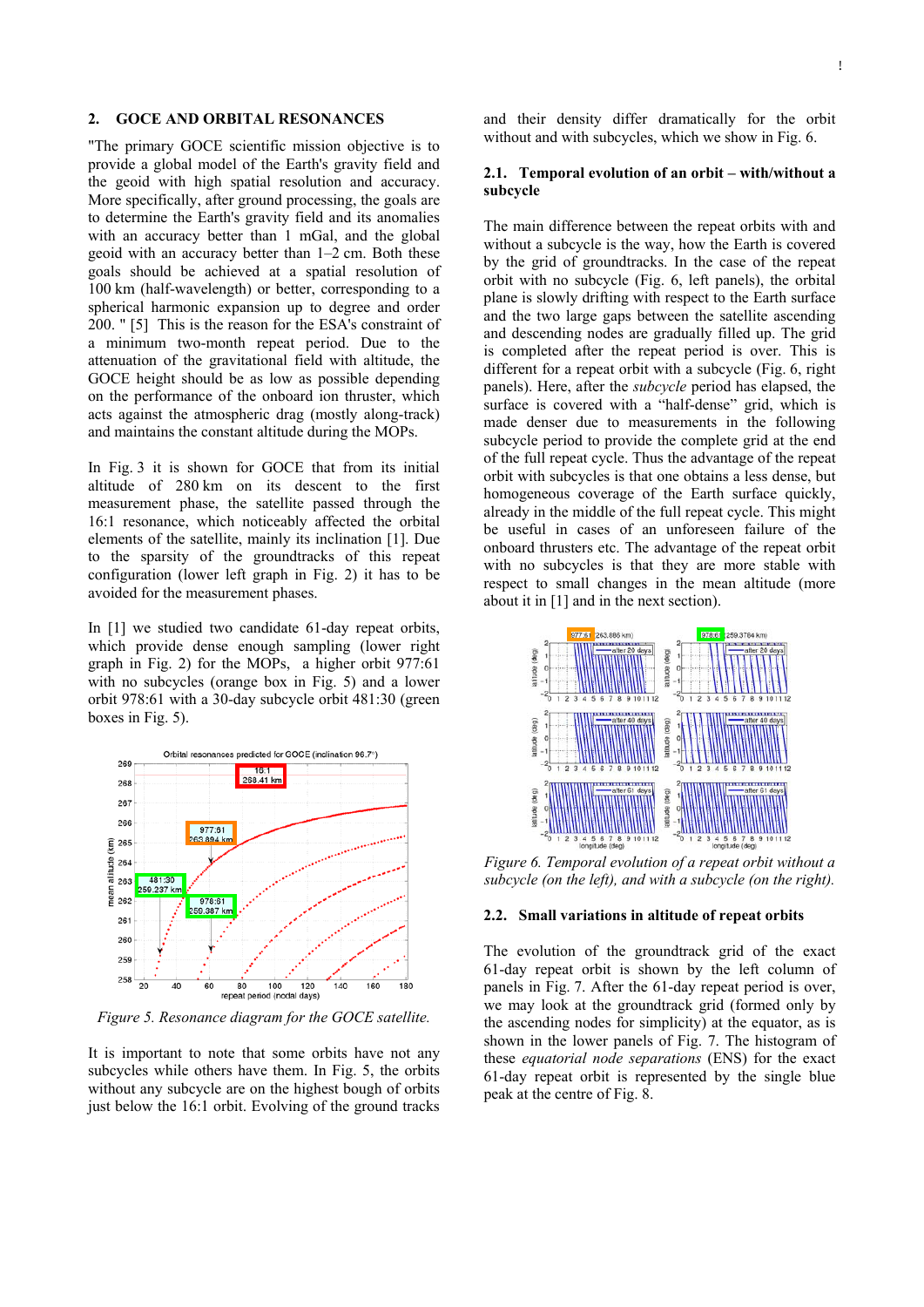

*Figure 7. Difference in Earth coverage of orbits after 61 days, whose mean altitudes are rather close.* 

If the mean height 259.38 km of the 61-day orbit is decreased by 50 metres, the groundtrack grid changes and is not regular any more after 61 days (middle column of panels in Fig. 7). The corresponding histogram in Fig. 8 displays two peaks (green boxes) and the orbit can identified as the 91-day repeat one (on the third branch of the resonance diagram in Fig. 5 with approximately the same altitude as the 30-day and 61-day orbits). If the mean height is lowered further in total by 150 m, we obtain the groundtrack grid of the 30-day repeat orbit (Fig. 7, right column of panels) with the corresponding two-peaked histogram (Fig. 8, cyan boxes). The 30-day orbit would produce too large gaps on the equator for fulfilling the scientific aims of GOCE and is not, therefore, recommended for the measurement phases. A rather small variation in altitude of the repeat orbit with subcycles may therefore produce groundtrack grids, which are not regular after the baseline repeat period is over, corresponding to the repeat orbits of other periods, longer or shorter. This is clearly visualized in the histogram of the equatorial node separation.



So far, the graphs shown were calculated using a simple theory with perturbations induced only by the zonal term J2 of the geopotential, corresponding to the Earth flattening. This is reasonable from the point of view of the satellite dynamics, as the J2-induced perturbation is by far the most important and enables one to calculate the satellite orbits with positioning precision of say several hundred metres (for a one-day long integration). What happens to our graphs and conclusions when all other orbital perturbations (full geopotential, lunisolar effects, earth and ocean tides, solar radiation, …) are added? As other small forces act on the satellite as it revolves the Earth, small variations around the J2-induced mean orbit appear. This is shown by the histograms of node separations in Fig. 9. The individual peaks in J2 histograms, corresponding to several 61-day repeat orbits with no subcycles (upper panel), become wider, but still the repeat character of the orbits is kept (lower panel). The graphs showing the global coverage of the Earth by the groundtracks remain almost intact, as the width of the extended peaks of 0.02° in Fig. 9 corresponds to 2 km on the equator, so it is virtually invisible in figures like Fig. 2. Therefore, the simpler J2 theory gives correct general picture of the problem, which is then refined and precisely quantified for drawing the final conclusions by using the full orbital propagator. For the description of the full orbital propagator and perturbations used see [1].



*Figure 9. Histograms of the node separation for orbits computed with only J2 perturbation (upper graphs) and using all orbital perturbations (lower graphs).* 



*Figure 8. Histogram of the equatorial node separations after the 61-day period has elapsed.*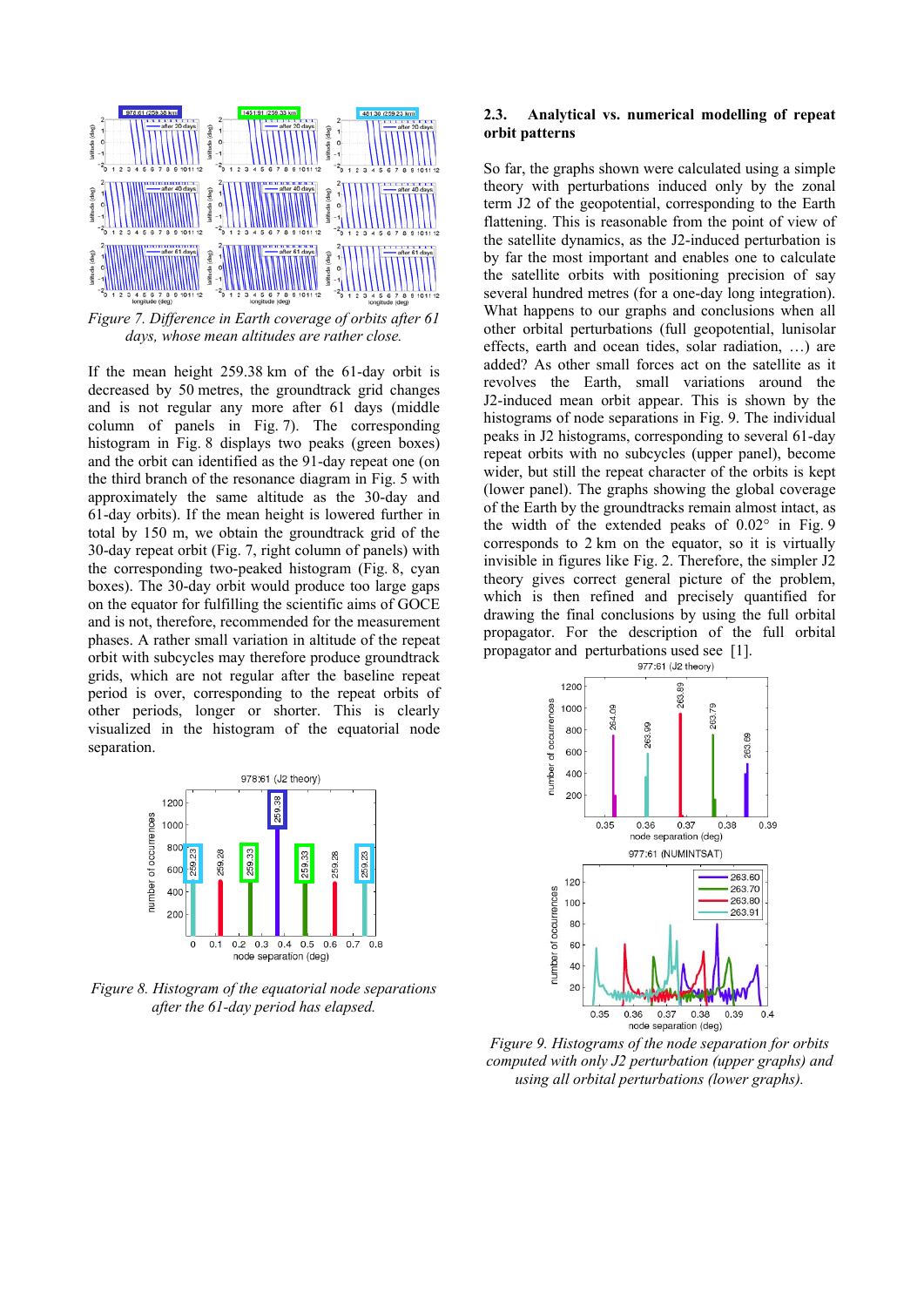### **2.4. Orbits of GOCE near the actual 254.9-km altitude of MOP1**

The officially announced orbit intended for the first measurement phase at mean altitude 264 km, a repeat orbit with no subcycles (Fig. 10, orange box), was lowered to 254.9 km due to the unexpectedly low solar activity in 2009. This lower 61-day repeat orbit (blue box) has two subcycles, one about 20 days long, the second with 41-day repeat (red boxes).



*Figure 10. Resonance diagram for GOCE with the MOP1 orbit and its subcycle orbits.* 

In the following figures we do not show the ground tracks over the whole globe, but just in a narrow zone along the equator. In the upper panels of Fig. 11 we show a portion of the equator with the groundtracks after 65 days; panels differ in the mean satellite altitude (to obtain the graphs, the full orbit propagator was used). The groundtrack grid of the 61-day repeat orbit (in blue) is regular, corresponding to the close doublepeak located at the centre of histograms in the lower panel, with the equatorial gaps spread in the interval of 35–45 km. Indeed, in the upper panel of the 61-day orbit, one can see a small irregularity in the longitudinal spacing between the adjacent tracks. In Fig. 11, we also highlighted the 41-day subcycle with the 60-km long equatorial node separations (in red), too long for the required spatial resolution of GOCE. The mean altitude of the 41-day repeat is 100 m above that of the 61-day orbit (see the legend in the lower panel, Fig. 11).

Due to the inclusion of all orbital perturbations, the histogram peaks become wider and more complicated, the points corresponding to repeat orbits in Fig. 10 are somewhat "blurred" and the regular repeat groundtrack grids display small irregularities. Here the fine orbit tuning concept may be applied. Based only on the simple J2 theory, the groundtrack grids of the 61-day and 62-day repeat orbits should be practically the same. But with other perturbations included, the groundtrack grid of the 62-day orbit (Fig. 11, in green) is more regular, its histogram peak being clearly centred at 40 km. Thus by shifting the satellite altitude by 200 m above, one can obtain the most homogeneous coverage of the Earth surface for the two-month measurement period in the considered altitude range.



*Figure 11. Histograms of node separation for orbits near the 61-day repeat orbit used in MOP1 of GOCE.* 

### 2.5. The 145-day repeat orbit with 62-day and **83-day subcycles**

At the EGU General Assembly 2010, ESA announced that for the  $4<sup>th</sup>$  measurement cycle of GOCE a higher, 145-day repeat orbit with a 62-day subcycle is currently being considered [6]. Let us have a closer look at this candidate repeat orbit. The resonance diagram in Fig. 12 shows the proposed 2327:145 orbit at the mean altitude of 255.135 km. After 145 days this orbital configuration would provide a regular grid with the equatorial node spacing of 17.2 km, well enough for the required resolution. In Fig. 12 we have highlighted two repeat orbits, whose altitudes are the closest to the 145-day one: the 62-day orbit, which is lower by 30 m (and was discussed in the previous section), and the 83-day orbit, higher by 23 m (Tab. 1). According to ESA, the GOCE ion thrusters are capable of maintaining the constant altitude within  $\pm 50$  m [6]. These two near subcycle orbits are therefore at the limit of being distinct from the 145-day orbit. Still, we think that the 145-day orbit is a good choice; even if the altitude control "fails" to keep the constant altitude within say  $\pm 20$  m during almost 5 months, the node spacings of the two closest subcycle orbits satisfy the required scientific limits, namely, for the 62-day repeat orbit the node spacing is 40.3 km and for 83-day repeat orbit it is 30.1 km.